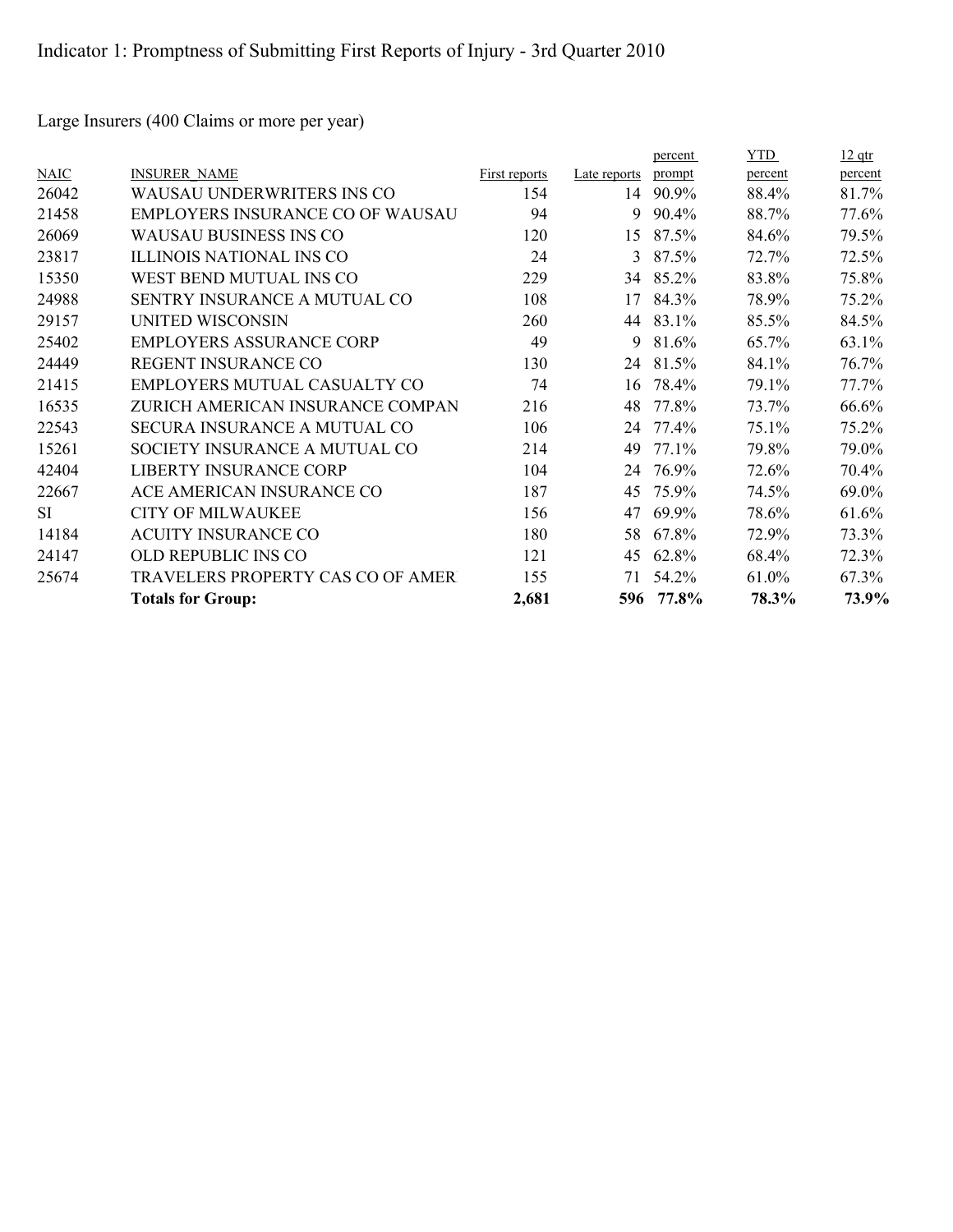Medium Size Insurers (65 -399 Claims or more per year)

|             |                                           |                      |                | percent         | <b>YTD</b> | $12$ qtr       |
|-------------|-------------------------------------------|----------------------|----------------|-----------------|------------|----------------|
| <b>NAIC</b> | <b>INSURER NAME</b>                       | <b>First reports</b> | Late reports   | prompt          | percent    | percent        |
| 13935       | FEDERATED MUTUAL INS CO                   | 13                   | $\theta$       | 100.0%          | 94.9%      | 89.0%          |
| SI          | NEWPAGE WISCONSIN SYSTEM INC              | 19                   | 1              | 94.7%           | 91.7%      | 83.5%          |
| 11371       | <b>GREAT WEST CASUALTY CO</b>             | 19                   | 3              | 84.2%           | 90.7%      | 85.7%          |
| 11527       | LEAGUE OF WIS MUNICIPALITIES MUTUA        | 30                   | 3              | 90.0%           | 89.0%      | 87.5%          |
| 21407       | <b>EMCASCO INSURANCE CO</b>               | 30                   | $\overline{3}$ | 90.0%           | 87.5%      | 78.8%          |
| 11374       | <b>SFM MUTUAL INS CO</b>                  | 55                   | 9              | 83.6%           | 86.5%      | 87.3%          |
| 23043       | LIBERTY MUTUAL INS CO                     | 79                   | 12             | 84.8%           | 86.2%      | 73.4%          |
| 26425       | WAUSAU GENERAL INS CO                     | 6                    | $\mathbf{1}$   | 83.3%           | 84.0%      | 71.6%          |
| 40142       | <b>AMERICAN ZURICH INS CO</b>             | 48                   | 9              | 81.3%           | 84.0%      | 76.5%          |
| 15091       | <b>RURAL MUTUAL INS CO</b>                | 78                   | 11             | 85.9%           | 83.8%      | 72.1%          |
| 28460       | SENTRY CASUALTY CO                        | 280                  | 49             | 82.5%           | 83.3%      | 78.9%          |
| 10166       | ACCIDENT FUND INS CO OF AMERICA           | 56                   | 11             | 80.4%           | 82.9%      | 85.0%          |
| 14303       | <b>INTEGRITY MUTUAL INS CO</b>            | 34                   | 6              | 82.4%           | 82.6%      | 82.1%          |
| 24228       | PEKIN INSURANCE CO                        | 10                   | 2              | 80.0%           | 82.1%      | 62.5%          |
| 20508       | <b>VALLEY FORGE INS CO</b>                | 41                   | 8              | 80.5%           | 82.1%      | 80.8%          |
| 19445       | NATIONAL UNION FIRE INS CO OF PITTSB      | 24                   | $\overline{4}$ | 83.3%           | 81.7%      | 78.0%          |
| SI          | <b>DEPT OF ADMINISTRATION</b>             | 81                   |                | 16 80.2%        | 81.4%      | 82.1%          |
| 24414       | <b>GENERAL CAS CO OF WI</b>               | 26                   | $\mathfrak{Z}$ | 88.5%           | 81.3%      | 71.5%          |
| 31003       | TRI STATE INS CO OF MN                    | 26                   | 7              | 73.1%           | 81.2%      | 59.3%          |
| 37885       | XL SPECIALTY INSURANCE COMPANY            | 31                   | 5              | 83.9%           | 80.2%      | 74.8%          |
| SI          | <b>KOHLER CO</b>                          | 25                   | 4              | 84.0%           | 80.0%      | 71.4%          |
| 23035       | LIBERTY MUTUAL FIRE INS CO                | 32                   | 8              | 75.0%           | 79.8%      | 71.3%          |
| 19429       | <b>INSURANCE COMPANY OF STATE OF PA T</b> | 26                   | 5              | 80.8%           | 79.6%      | 76.7%          |
| 29459       | TWIN CITY FIRE INS CO                     | 62                   | 14             | 77.4%           | 79.1%      | 72.8%          |
| 22659       | <b>INDIANA INSURANCE CO</b>               | 62                   | 15             | 75.8%           | 79.1%      | 62.2%          |
| 19410       | COMMERCE & INDUSTRY INS CO                | 43                   | 8              | 81.4%           | 78.8%      | 73.0%          |
| 18988       | <b>AUTO OWNERS INS CO</b>                 | 34                   | 6              | 82.4%           | 78.4%      | 73.1%          |
| 11150       | <b>ARCH INSURANCE CO</b>                  | 29                   | 6              | 79.3%           | 78.3%      | 78.5%          |
| 24830       | CITIES & VILLAGES MUTUAL INS CO           | 14                   | 4              | 71.4%           | 77.0%      | 74.8%          |
| SI          | SCHNEIDER NATIONAL CARRIERS INC           | 16                   | 3              | 81.3%           | 76.9%      | 74.8%          |
| 19950       | WILSON MUTUAL INS CO                      | 82                   |                | 17 79.3%        | 76.3%      | 75.0%          |
| 10677       | CINCINNATI INSURANCE CO THE               | 51                   |                | 12 76.5%        | 74.8%      | 74.8%          |
| 23787       | NATIONWIDE MUTUAL INS CO                  | 30                   |                | 10 66.7%        | 74.1%      | 73.3%          |
| 20281       | FEDERAL INSURANCE CO                      | 27                   | 3              | 88.9%           | 72.5%      | 64.5%          |
| 15377       | WESTERN NATIONAL MUTUAL INS CO            | 44                   |                | 12 72.7%        | 72.2%      | 83.9%          |
| 14176       | HASTINGS MUTUAL INS CO                    | 16                   |                | 4 75.0%         | 71.4%      | 75.8%          |
| 10804       | CONTINENTAL WESTERN INS CO                | 17                   |                | $6\quad 64.7\%$ | 71.4%      | 56.7%          |
| 19275       | AMERICAN FAMILY MUTUAL INS CO             | 19                   | 6              | 68.4%           | 71.2%      | 73.2%          |
| 23841       | NEW HAMPSHIRE INSURANCE CO                | 149                  |                | 48 67.8%        | 70.9%      | 69.9%          |
| SI          | <b>TARGET CORP (STORES)</b>               |                      |                | 6 62.5%         | 70.5%      |                |
|             | TRANSPORTATION INSURANCE CO               | 16<br>43             |                |                 |            | 78.8%<br>69.5% |
| 20494       |                                           |                      |                | 18 58.1%        | 70.1%      |                |
| 43575       | INDEMNITY INSURANCE CO OF NORTH AI        | 6                    |                | 2 66.7%         | 69.2%      | 74.5%          |
| 10998       | MICHIGAN COMMERICAL INS MUTUAL            | 27                   | 9              | 66.7%           | 67.8%      | 73.0%          |
| 23434       | MIDDLESEX INSURANCE CO                    | 47                   |                | 21 55.3%        | 67.4%      | 73.3%          |
| 23442       | PATRIOT GENL INS CO                       | $\overline{c}$       | $\theta$       | 100.0%          | 66.7%      | 79.5%          |
| SI          | UW-SYSTEM ADMINISTRATION                  | 32                   |                | 4 87.5%         | 63.4%      | 55.3%          |
| SI          | MILWAUKEE BOARD OF SCHOOL DIR             | 37                   |                | 10 73.0%        | 61.7%      | 40.4%          |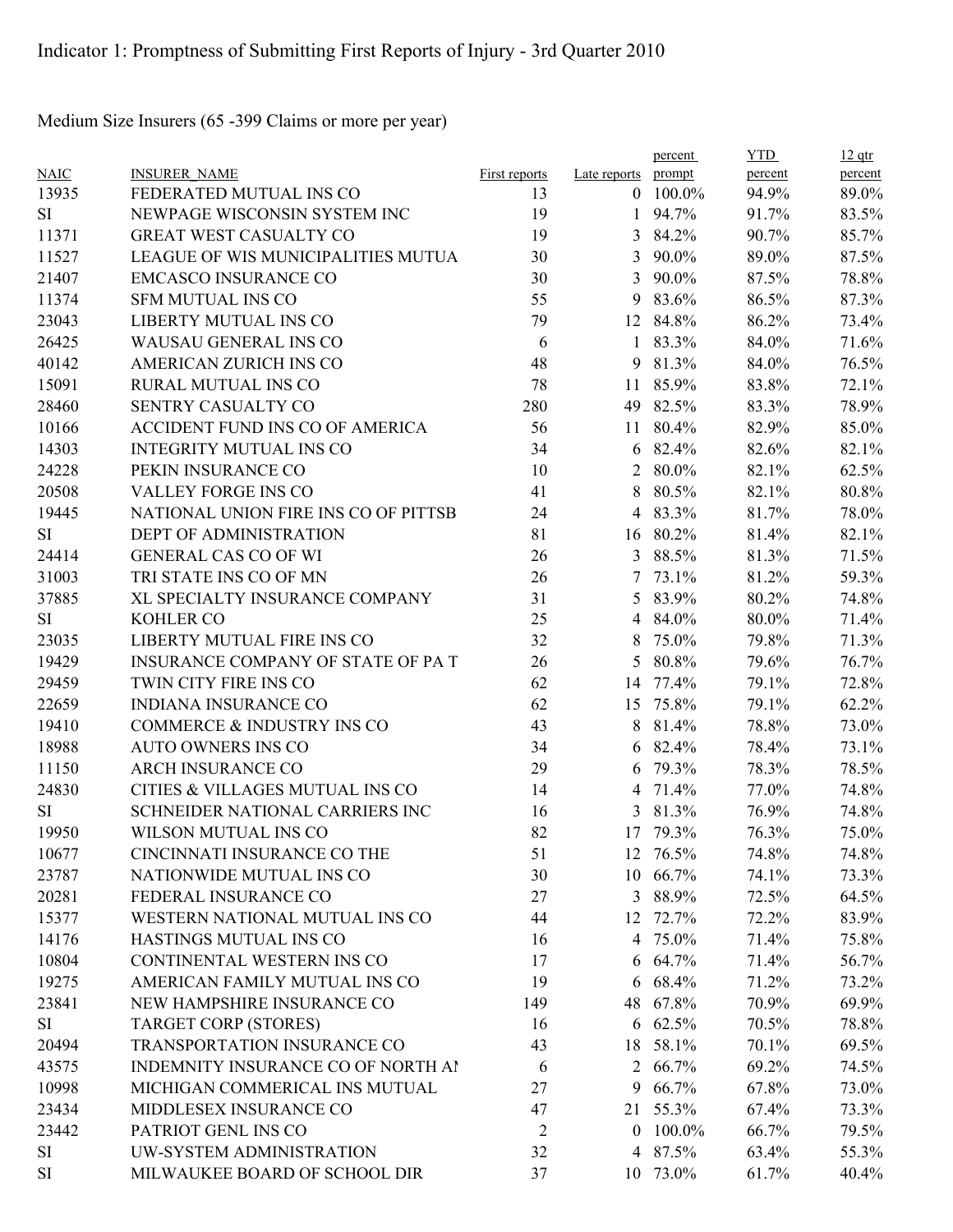$12$  qtr percent YTD percent percent NAIC INSURER\_NAME First reports Late reports prompt SI CITY OF MADISON 35 13 62.9% 61.0% 57.7% 35386 FIDELITY & GUARANTY INS CO 23 11 52.2% 57.6% 70.5% SI MILWAUKEE TRANSPORT SERVICES INC  $2$  1 50.0% 57.6% 69.7% 13986 FRANKENMUTH MUTUAL INS CO 30 12 60.0% 57.3% 52.2% 25682 TRAVELERS INDEMNITY CO OF CT THE 74 37 50.0% 52.7% 65.4% 25666 TRAVELERS INDEMNITY CO OF AMERICA 18 11 38.9% 51.7% 68.8% 31895 AMERICAN INTERSTATE INS CO 14 9 35.7% 51.4% 67.7% SI COUNTY OF MILWAUKEE 35 20 42.9% 19.1% 7.9% 19380 AMERICAN HOME ASSURANCE CO 0 0.0% 0.0% 71.2% **Totals for Group: 2,205 538 75.6% 75.7% 71.6%**

Medium Size Insurers (65 -399 Claims or more per year)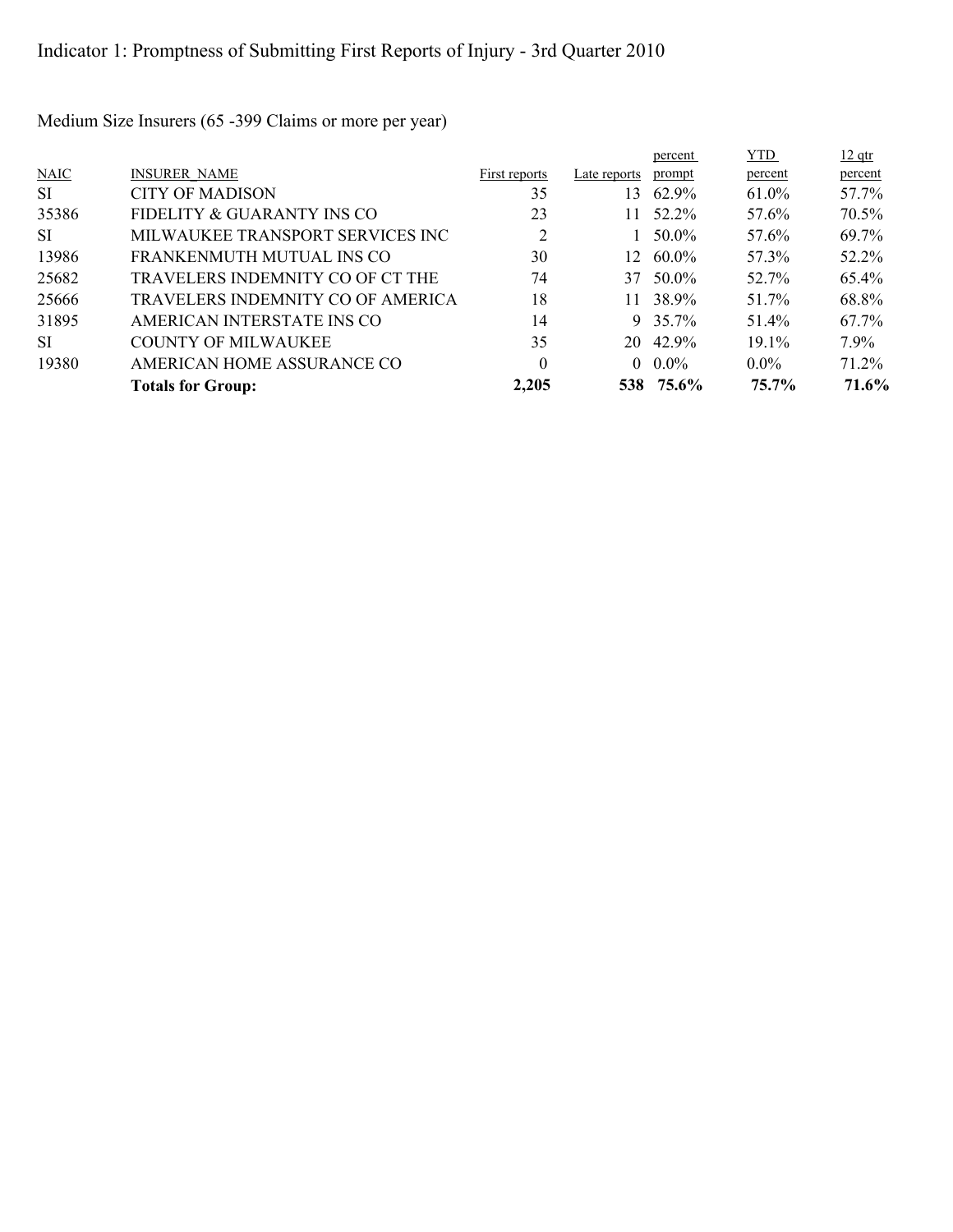Small Size Insurers (Less than 65 Claims per year)

|             |                                     |                      |                     | percent    | <b>YTD</b> | $12$ qtr |
|-------------|-------------------------------------|----------------------|---------------------|------------|------------|----------|
| <b>NAIC</b> | <b>INSURER NAME</b>                 | <b>First reports</b> | Late reports prompt |            | percent    | percent  |
| SI          | THE VOLLRATH COMPANY LLC            | 4                    | $\theta$            | 100.0%     | 100.0%     | 94.7%    |
| 20109       | BITUMINOUS FIRE & MARINE INS CO     | $\boldsymbol{0}$     | $\Omega$            | $0.0\%$    | 100.0%     | 93.5%    |
| <b>SI</b>   | <b>MARTEN TRANSPORT LTD</b>         | 9                    | $\theta$            | 100.0%     | 85.7%      | 92.7%    |
| SI          | FEDEX FREIGHT INC                   | 7                    | $\theta$            | 100.0%     | 100.0%     | 88.2%    |
| <b>SI</b>   | WISCONSIN BELL INC                  | 16                   | 2                   | 87.5%      | 84.2%      | 88.1%    |
| <b>SI</b>   | <b>USF HOLLAND INC</b>              | 5                    | 1                   | 80.0%      | 68.4%      | 88.0%    |
| 13021       | UNITED FIRE & CASUALTY CO           | 6                    | $\theta$            | 100.0%     | 86.4%      | 87.3%    |
| 29424       | HARTFORD CASUALTY INS CO            | 19                   | 1                   | 94.7%      | 88.9%      | 87.2%    |
| <b>SI</b>   | <b>GENERAL MOTORS LLC</b>           | 1                    | $\theta$            | 100.0%     | 50.0%      | 86.7%    |
| <b>SI</b>   | <b>COUNTY OF WASHINGTON</b>         | 4                    | $\theta$            | 100.0%     | 91.3%      | 86.3%    |
| 25976       | UTICA MUTUAL INS CO                 | 8                    | $\theta$            | 100.0%     | 95.8%      | 85.8%    |
| 36463       | DISCOVER PROPERTY & CASUALTY INSUI  | 9                    | 1                   | 88.9%      | 85.3%      | 85.0%    |
| 19682       | HARTFORD FIRE INSURANCE CO          | 9                    |                     | 88.9%      | 76.5%      | 83.5%    |
| 14508       | MICHIGAN MILLERS MUTUAL INS CO      | 0                    | $\overline{0}$      | $0.0\%$    | 71.4%      | 82.6%    |
| 30104       | HARTFORD UNDERWRITERS INS CO        | 9                    | 1                   | 88.9%      | 76.9%      | 82.5%    |
| 41394       | BENCHMARK INSURANCE CO              | 6                    | $\theta$            | 100.0%     | 90.9%      | 82.4%    |
| SI          | <b>BRUNSWICK CORPORATION</b>        | $\theta$             | $\theta$            | $0.0\%$    | 75.0%      | 82.2%    |
| <b>SI</b>   | <b>KWIK TRIP INC</b>                | 13                   | $\theta$            | 100.0%     | 89.5%      | 82.2%    |
| 21180       | <b>SENTRY SELECT</b>                | 5                    | 1                   | 80.0%      | 80.0%      | 81.2%    |
| 19402       | CHARTIS PROPERTY CASUALTY CO        | $\boldsymbol{0}$     | $\theta$            | $0.0\%$    | 66.7%      | 80.4%    |
| 12006       | DISTRICTS MUTUAL INS                | 11                   |                     | 90.9%      | 90.0%      | 79.8%    |
| 11250       | <b>COMMUNITY INS CORP</b>           | $\boldsymbol{0}$     | $\theta$            | $0.0\%$    | $0.0\%$    | 79.6%    |
| 20443       | CONTINENTAL CASUALTY CO             | 3                    | 2                   | 33.3%      | 78.6%      | 79.2%    |
| 10472       | <b>CAPITOL INDEMNITY CORP</b>       | 13                   | 1                   | 92.3%      | 83.3%      | 78.6%    |
| <b>SI</b>   | KENOSHA UNIFIED SCHOOL DISTRICT     | 1                    | $\theta$            | 100.0%     | 71.4%      | 78.6%    |
| <b>SI</b>   | CNH AMERICA LLC                     | 11                   | 2                   | 81.8%      | 69.2%      | 77.6%    |
| 33600       | L M INSURANCE CORP                  | 9                    | $\theta$            | 100.0%     | 77.8%      | 77.6%    |
| 19259       | SELECTIVE INS CO OF SOUTH CAROLINA  | 3                    | $\overline{0}$      | 100.0%     | 81.8%      | 77.1%    |
| <b>SI</b>   | <b>COUNTY OF DANE</b>               | 10                   | 1                   | 90.0%      | 78.4%      | 76.0%    |
| 23108       | LUMBERMEN'S UNDERWRITING ALLIANC    | 1                    | $\theta$            | 100.0%     | 100.0%     | 75.0%    |
| 14117       | <b>GRINNELL MUT REINSUR CO</b>      | 4                    |                     | 75.0%      | 66.7%      | 75.0%    |
| <b>SI</b>   | COOPER POWER SYSTEMS LLC            | $\boldsymbol{0}$     |                     | $0.0\%$    | $0.0\%$    | 75.0%    |
| 24767       | ST PAUL FIRE & MARINE INS CO        | $\boldsymbol{0}$     | $\overline{0}$      | $0.0\%$    | $0.0\%$    | 74.1%    |
| 19038       | TRAVELERS CASUALTY & SURETY CO      | 12                   | $\overline{4}$      | 66.7%      | 66.7%      | 73.8%    |
| <b>SI</b>   | <b>BRIGGS &amp; STRATTON CORP</b>   | 6                    |                     | 2 66.7%    | 75.0%      | 73.2%    |
| SI          | <b>COUNTY OF ROCK</b>               | 3                    | 1                   | 66.7%      | 83.3%      | 72.6%    |
| 14591       | MILWAUKEE INS COMPANY               | $\boldsymbol{0}$     | $\overline{0}$      | $0.0\%$    | $0.0\%$    | 72.3%    |
| SI          | <b>CITY OF GREEN BAY</b>            | 4                    | $\overline{0}$      | 100.0%     | 93.3%      | 72.0%    |
| 25143       | STATE FARM FIRE & CASUALTY CO       | 10                   | 3                   | 70.0%      | 64.3%      | 71.8%    |
| 18767       | CHURCH MUTUAL INSURANCE CO          | 7                    |                     | 2 71.4%    | 70.8%      |          |
|             | JOURNAL SENTINEL INC                |                      |                     |            | 88.2%      | 71.5%    |
| SI          |                                     | 5                    | 1.                  | 80.0%      |            | 71.4%    |
| <b>SI</b>   | <b>COLUMBIA-ST MARY'S GROUP</b>     | 10                   | $\mathbf{1}$        | 90.0%      | 82.8%      | 71.2%    |
| SI          | <b>CITY OF RACINE</b>               | $\overline{4}$       |                     | $0$ 100.0% | 75.0%      | 71.2%    |
| 25887       | UNITED STATES FIDELITY & GUARANTY ( | 23                   | $\Omega$            | 100.0%     | 79.8%      | 70.8%    |
| 26956       | WIS COUNTY MUTUAL INS CORP          | 8                    | 2                   | 75.0%      | 89.5%      | 70.5%    |
| 20397       | VIGILANT INSURANCE CO               | 18                   |                     | 2 88.9%    | 88.2%      | 70.1%    |
| 12262       | PENN MFRS ASSOCIATION INS CO        | 6                    |                     | 1 83.3%    | 66.7%      | 68.8%    |